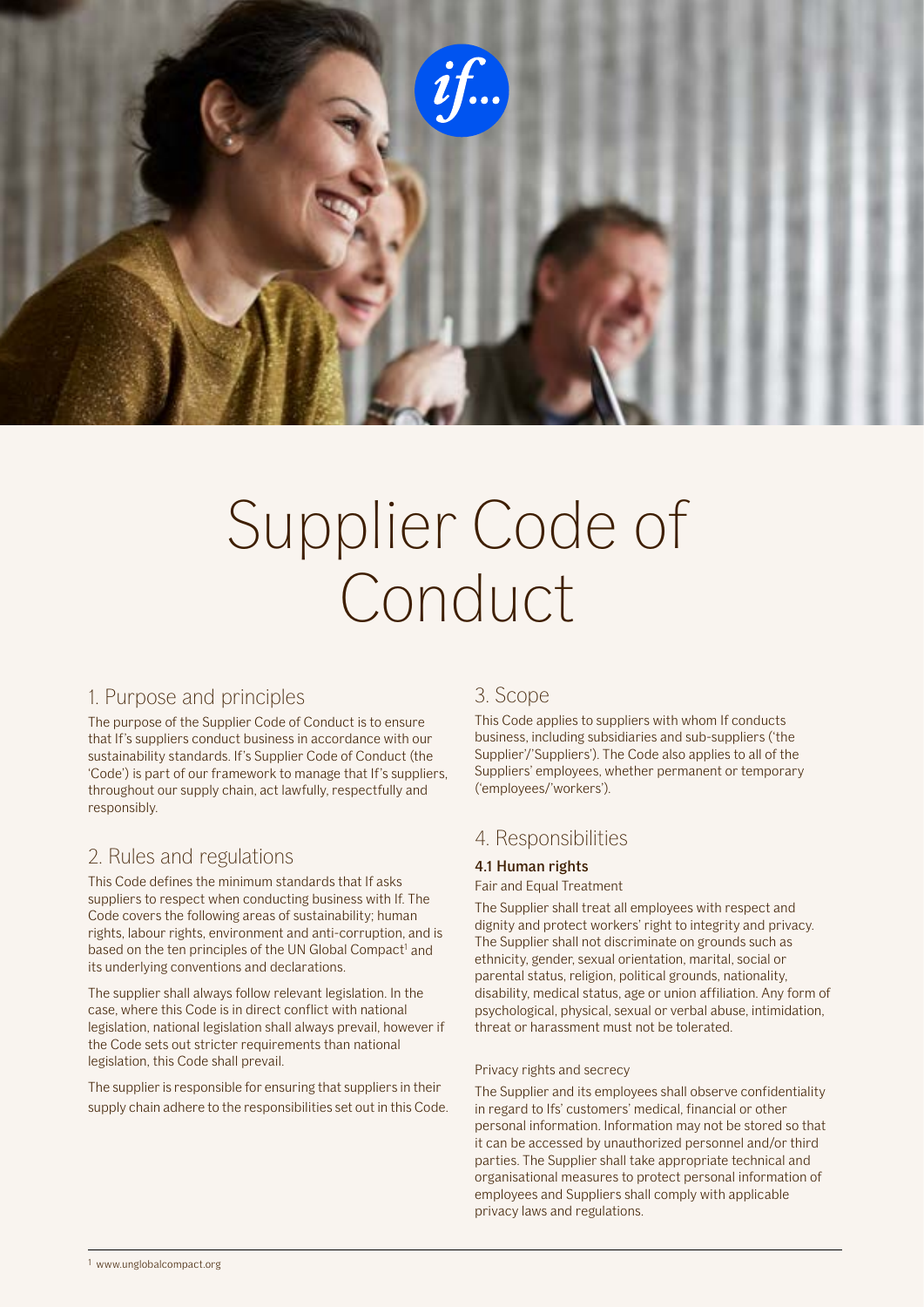#### 4.2 Labour rights

#### Child labour & Young workers

The use of child labour is strictly prohibited. In the case that the Supplier employs young workers below the age of 18 the Supplier must demonstrate that the young worker does not carry out hazardous work, heavy work or work night shifts.

#### Forced labour

All work must be voluntary, and workers shall be free to leave work or terminate their employment upon reasonable notice, i.e. according to established rules.

#### Employment terms

All employees are entitled to written employment contracts, in a language they understand, specifying their terms of employment and termination. Employer responsibilities shall not be avoided by the Supplier through contracting or subcontracting workers, use of home workers, apprenticeships or by organising other arrangements.

#### Freedom of association and Collective Bargaining

All employees shall be free to form, join or not to join a trade union or employee organisation of their choice. Employees shall also have the right to bargain collectively without fear of reprisals.

#### Working hours

Supplier shall always respect and comply with applicable laws, international conventions and collective bargaining agreements, if applicable, on working and resting hours, including overtime working hours, as well as annual, sick and parental leave and any other applicable leave regulations.

#### Wages

The employees have the right to equal pay for equal work. The Suppliers shall ensure that all employees are payed a fair wage, i.e. at least the minimum wage according to national legislation. The Supplier shall compensate overtime and provide all employees with adequate insurance and benefits.

#### Health and safety

The Supplier shall provide employees with a safe and healthy working environment by ensuring a systematic work with health and safety. Risk assessments shall be conducted regularly to identify occupational hazards followed by implementation of measures to prevent identified hazards.

The Supplier shall for example ensure that there is sufficient fire protection in the work facility, that machinery is equipped with safeguards and that personal protective equipment is provided to employees at company cost. All facilities must be constructed and maintained in a safe manner and be equipped with adequate lighting, a pleasant temperature and well-functioning ventilation systems.

Regular training in labour rights and in health and safety shall be provided to employees. Work related accidents must be reported, investigated and preventive measures must be introduced.

#### 4.3 Environment

Precautionary approach

The Supplier shall apply a precautionary approach towards environmental and climate challenges. The use and development of environmentally friendly technology shall be promoted and business conducted with as low impact on the environment and public health as possible.

#### Energy and greenhouse gas emissions

Energy shall be used responsibly, and the Supplier shall strive towards reducing the consumption and regularly monitor energy use. The Supplier shall prioritize the use of renewable energy sources when possible. The Supplier shall strive to minimize greenhouse gas emissions, by identifying, monitoring, controlling and managing greenhouse gas emissions from their operations. This also includes when possible choosing means of transportation that has the least negative environmental impact.

#### Air emissions, effluents, waste and water

The Supplier shall identify, monitor, control and manage emissions to air, water and soil as well as waste generated from its operations. The Supplier shall, to the highest extent possible, strive to reduce waste and reuse and recycle resources.

Water shall be used responsibly, and the Supplier shall strive towards reducing the consumption. The Supplier shall ensure that water from the operations is treated and reused when possible.

#### Chemicals and hazardous substances

Chemicals and hazardous substances shall be eliminated when possible or kept to an absolute minimum. When using chemical or hazardous substances, the Supplier shall ensure safe handling, storage and disposal of the substances. All substances should be properly marked and substances that have been restricted or regulated by the European Union directives REACH<sup>2</sup> and RoHS<sup>3</sup> are to be respected.

#### 4.4 Anti-corruption

#### Business integrity

Corruption in all its forms including but not limited to bribery, facilitation payments and nepotism is strictly prohibited. Suppliers shall be committed to preventing, detecting and remedying financial crime, including but not limited to extortion, money laundering, terrorist financing and fraud.

The Supplier shall develop and implement an anti-corruption policy4, as well as internal control measures. Anti-corruption training shall be provided to managers and to employees working in positions prone to corruption, such as purchasing, sales and financial transactions.

#### Bribery and gifts

It is never allowed for Suppliers directly, or indirectly through intermediaries, to demand, offer, ask for, promise, give or accept a gift or undue advantage in exchange of a business or other advantage from any party. Monetary gifts, gift cards, cash or other gifts that could be considered cash equivalents, are always considered improper.

3 http://www.kemi.se/en/directly-to/rules-and-regulations/rohs--electric-and-electronic-equipment

<sup>2</sup> https://echa.europa.eu/regulations/reach/understanding-reach

 $4$  Does not have to be a stand-alone policy but can be part of another policy or policies.